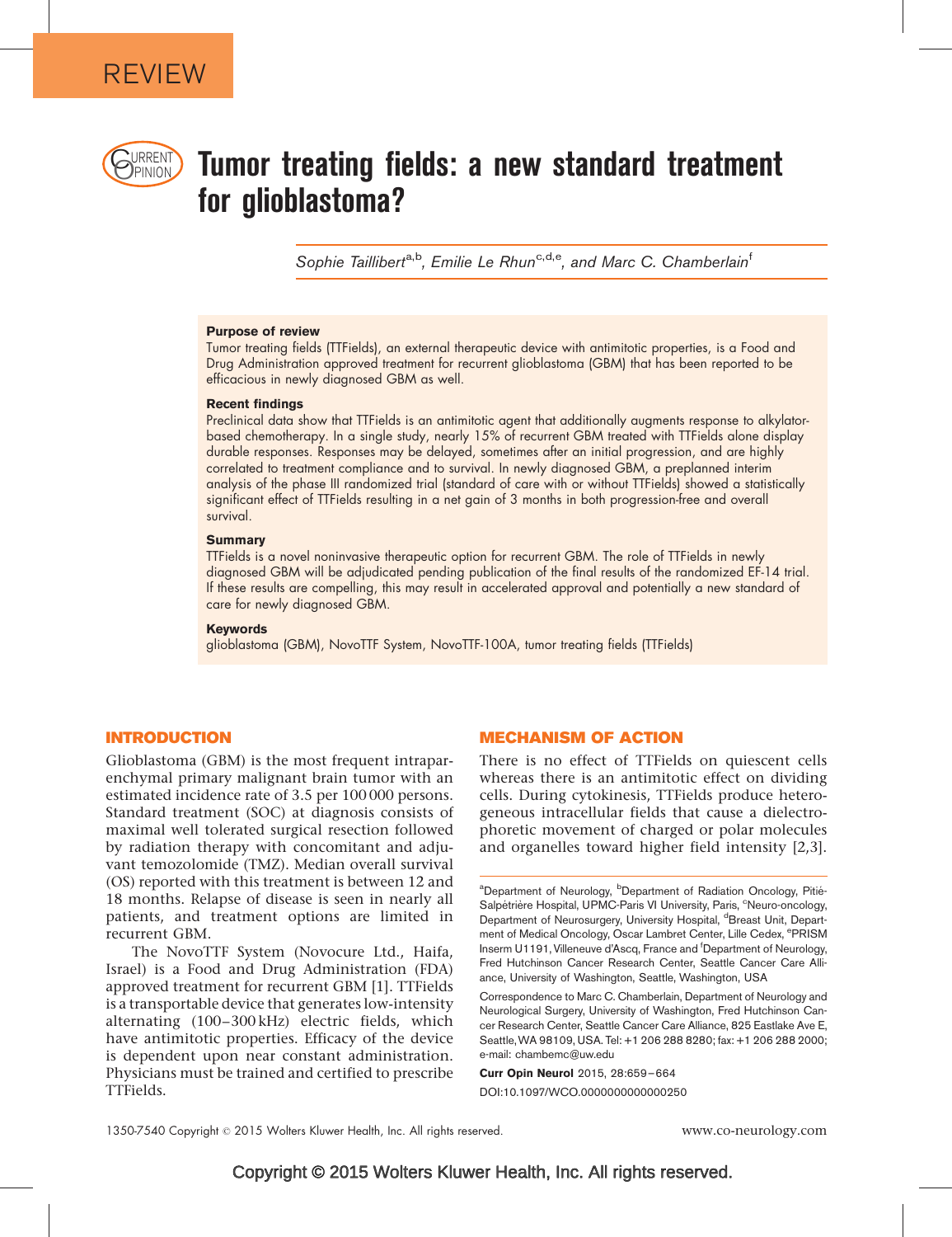## KEY POINTS

- **TTFields are low-intensity, intermediate-frequency** alternating electric fields that selectively kill or arrest growth of rapidly dividing GBM cells by disrupting and interfering with cell division and assembly of organelles, either directly or by interrupting mitotic spindle checkpoints.
- A significant improved outcome (3 months in both PFS and OS) was reported with TTFields in newly diagnosed GBM (phase III interim analysis).
- Treatment with TTFields should not be discontinued early as in nearly half of patients experiencing an apparent progression, subsequently manifested a delayed response.
- Compliance to treatment (minimal daily exposure of 18 h) is critical as exposure is highly correlated with response and survival.
- TTFields toxicity profile is excellent as it is confined to scalp dermatologic toxicity and does not appear to affect quality of life.

These fields exert forces that move polar macromolecules and organelles toward the narrow neck, splitting the newly forming daughter cells, by a process termed dielectrophoresis [\[4\]](#page-5-0). The molecular and organelle movements, together with an interference with the spindle tubulin polymerization process, inhibit cell division and lead to cell death [\[5\]](#page-5-0).

A lack of systemic toxicity was predicted on the basis of the following in-vitro data. Dividing hematopoietic cells were not affected by TTFields because of interference by surrounding muscle and bone. Furthermore, because of the relatively high frequency range and very low intensity, TTFields do not stimulate nerves and muscles. Nor do TTFields generate a significant temperature increase in underlying tissue or cause direct injury to cell membranes as seen with strong electroporation fields [\[5,6\].](#page-5-0)

#### PRECLINICAL DATA

Multiple cell lines have been treated with TTFields applied continuously for 24–72 h [\[5,7\]](#page-5-0). An effective and specific frequency was determined to optimize tumor inhibition for each cell line. For human glioma (U-87 and U-118) cell lines, the optimal frequency was 200 kHz. In particular, cell proliferation was studied in human breast carcinoma (MDA-MB-231) and human glioma (U-118) cell lines, exposed to TTFields, paclitaxel, doxorubicin, cyclophosphamide, and dacarbazine separately and in combination [\[4\]](#page-5-0). Proliferation was significantly inhibited, compared with control cultures and with those treated with TTFields alone. Under time-lapse microscopy, cancer cells underwent significantly prolonged mitosis and cell death following the formation of the mitotic cleavage furrow [\[7\].](#page-5-0) Immunohistochemistry studies of cell cultures treated with TTFields displayed abnormal mitotic figures that could be correlated with interference of mitotic spindle formation [\[8\].](#page-5-0)

TTFields were also able to inhibit tumor growth in several mouse, rat, and rabbit animal models, and the effects of combining chemotherapy with TTFields in an animal tumor model were also studied [\[5,7\]](#page-5-0). Postmortem analysis of the TTFields treated animals showed a substantial tumor size decrease compared with controls. In-vivo experiments showed statistically significant growth inhibition required at least two or three directional fields to be delivered [\[7\].](#page-5-0) Last, a reduction of the extent of metastatic spread was observed in a melanoma mouse and kidney cancer rabbit model [\[9\]](#page-5-0). Furthermore, combination treatment results in irreparable cellular damage in contrast to chemotherapy only. The efficacy of the combination of TTFields and chemotherapy was found to be additive with a trend toward synergism for all drugs and cell lines tested. The sensitivity to chemotherapy was increased one-fold to three-fold by adjuvant TTFields. On the basis of these results, TTFields may be both an antimitotic agent and a chemotherapy sensitizing agent [\[4\]](#page-5-0).

## TTFIELDS IN RECURRENT GLIOBLASTOMA

Approval for the clinical use of TTFields for recurrent GBM was based on results of a phase III nonblinded trial that randomly assigned 237 patients to TTFields or physician's choice of best chemotherapy (PBC) [\[10,11\]](#page-5-0).

## Pilot study

Before initiating the phase III trial, a pilot study was conducted in 10 recurrent GBM patients. TTFields was prescribed alone without any concomitant chemotherapy. Two perpendicular 1–2 V/cm, 200-kHz alternating electric fields were continuously delivered for 18 h/day [\[7,8\]](#page-5-0). Compared with historical controls, patients showed an increased median time to progression (26.1 weeks) and 6-month progression-free survival (PFS) (50%), with a median OS greater than 62 weeks [\[7,8\].](#page-5-0) No serious adverse event was observed and mild-to-moderate dermatitis beneath the electrodes was the only common TTFields-related side-effect.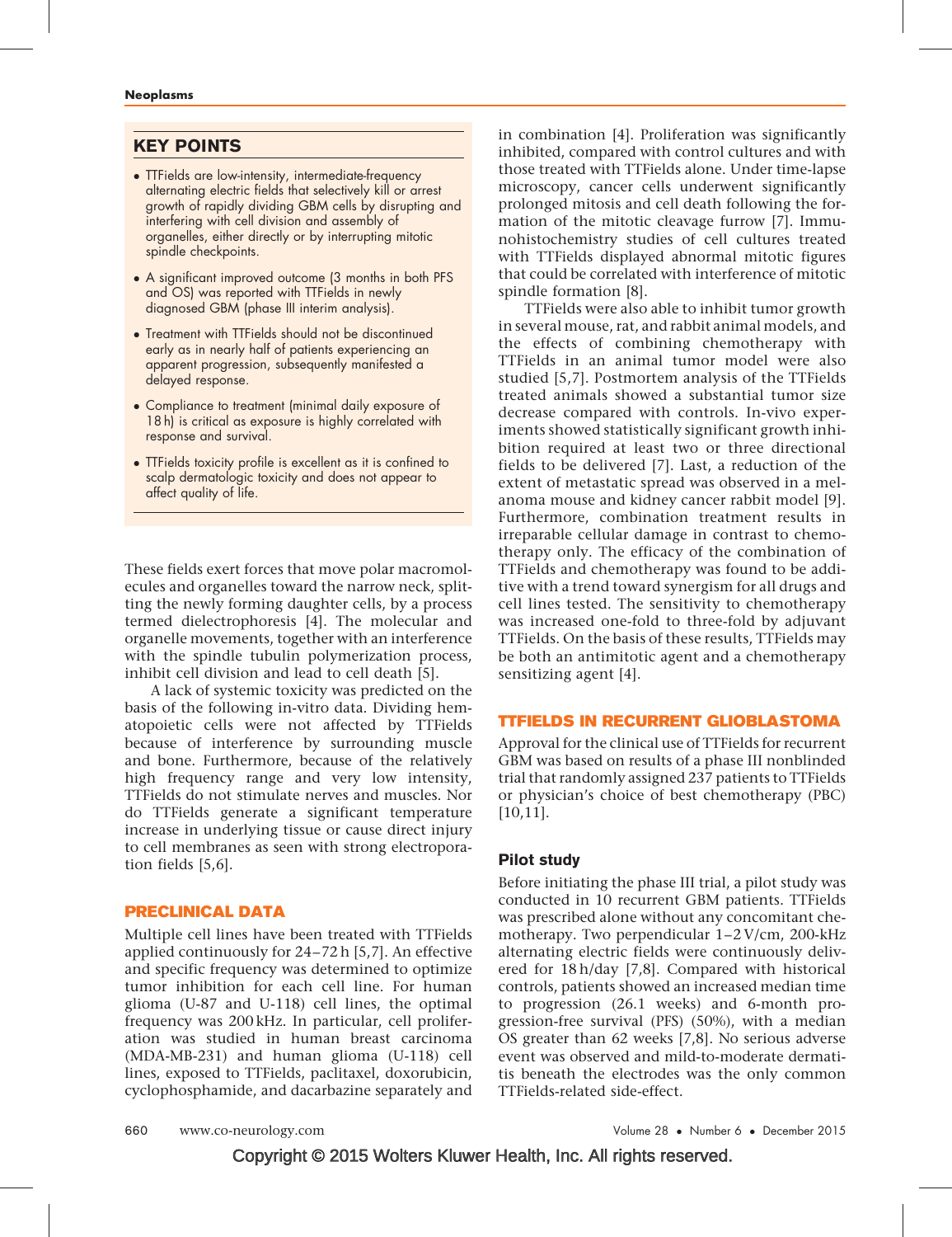#### Phase III trial

A randomized phase III trial (EF-11) was initiated in which the primary endpoint was OS [\[10\].](#page-5-0) The trial design was that of a superiority study wherein it was the hypothesis that TTFields would be superior to PBC treatment. A total of 237 patients (120 TTFields, and 117 PBC) were enrolled.

Patient characteristics were balanced in both arms [median Karnofsky performance status (KPS) of 80%; median age of 54 years] and most patients were enrolled at the time of second or greater recurrence. In total, 18–19% of patients had received prior bevacizumab in both treatment arms. TTFields was administered continuously with a good patients' compliance (median daily exposure: 20 h). Approximately 30% of patients received bevacizumab as the PBC treatment.

The study was negative as the 6-month PFS, median PFS, and OS were comparable (no statistical difference) in those treated with TTFields versus chemotherapy (21.4 versus 15.1%; 2.2 versus 2.1 months and 6.6 versus 6 months, respectively). In subset analysis, an objective response was achieved in 14% of TTFields-treated patients (compared with only 9.6% with chemotherapy,  $P = 0.19$ ), with less toxicity and better quality of life (QoL). Severe adverse events occurred in 6 and 16%  $(P=0.022)$ of patients treated with TTFields and PBC, respectively. Hematologic and gastrointestinal side-effects were less frequent in TTFields patients compared with chemotherapy patients (3% versus 20%). Mild (14%) to moderate (2%) scalp dermatitis related to placement of the scalp transducer arrays was the most common TTFields-related side-effect (16%). The analysis of quality of life (QoL) in the areas of global health and social functioning did not show any meaningful difference between the two arms but was available in 27% of patients only. Nevertheless, cognitive and emotional functioning noticeably favored TTFields, whereas physical functioning looked somewhat worse with the experimental treatment. Increased pain and fatigue were reported in chemotherapy-treated patients only. The authors concluded that TTFields was not inferior to PBC in the recurrent treatment of GBM; however and importantly, the study was never designed or powered to prove this hypothesis. Rather, the study can fairly conclude that TTFields is well tolerated and not associated with a treatmentrelated decrement in QoL.

## Patient Registry Dataset

A postmarketing Patient Registry Dataset (PRiDe) of all recurrent GBM adult patients who received TTFields in a real-world, clinical practice in the

United States was recently published [\[12](#page-5-0)"[\]](#page-5-0). Median OS in PRiDe was compared for patients stratified by average daily compliance ( $\geq$ 75% versus <75% use per day) and other prognostic variables. Data from 457 patients treated in 91 cancer centers were analyzed. When compared with EF-11, more patients received TTFields for first recurrence (33% versus 9%) and more patients had previous treatment with bevacizumab (55.1 versus 19%). Survival was longer in PRiDE when compared with EF-11 (median survival 9.6 versus 6.6 months,  $P = 0003$ ); 1-year survival (44% versus 20%), 2-year survival (30% versus 9%). Further, no new or increased toxicity was found in PRiDE compared with EF-11.

Favorable prognostic factors with regards to response and survival included a higher KPS ( $\geq$ 90% versus 70–80%), compliance with treatment  $(\geq 75\%$  versus  $\lt 75\%)$ , and earlier introduction of treatment (first or second versus third or fourth recurrence). Additionally, median OS was significantly increased in patients with increased compliance ( $\geq$ 75% or 18 h/day) to treatment (13.5 versus 4 months,  $P < 0.0001$ ). Not surprisingly, and as previously reported with other salvage treatments for GBM, progression on bevacizumab was associated with a shorter survival (7.2 versus 13.4 months,  $P < 0.0001$ ) [\[13,14\].](#page-5-0) A challenge with the PRIDE study conclusions is the retrospective nature, dependence upon institution voluntarily providing response and survival data and importantly, the study did not control for concomitant systemic therapies or post-TTFields progression therapy.

## Response patterns in recurrent glioblastoma

The pattern of tumor response to TTFields has been studied in the population of recurrent GBM patients (phase III + pilot studies)  $[15$ <sup>---</sup>[\].](#page-5-0) A compartmental tumor growth model was developed to study growth kinetics and radiographic response to TTFields  $[15"']$  $[15"']$  $[15"']$ . The model suggested 4 weeks of continuous exposure to TTFields would be the minimal time in which a radiographic response could be observed. These results are consistent with clinical findings in which nearly half (44%) of all responding patients exhibit initial tumor growth, followed by a delayed response 2–7 months later (median 4 months). In the 15% of patients with a long-duration response (median duration 12.9 months), responses developed slowly (median time to response 5.2 months).

## Correlation between compliance, response, and survival

In a post-hoc analysis, response to TTFields was highly correlated with OS  $(r^2 = 0.92, P < 0.0001)$ ,

Copyright © 2015 Wolters Kluwer Health, Inc. All rights reserved.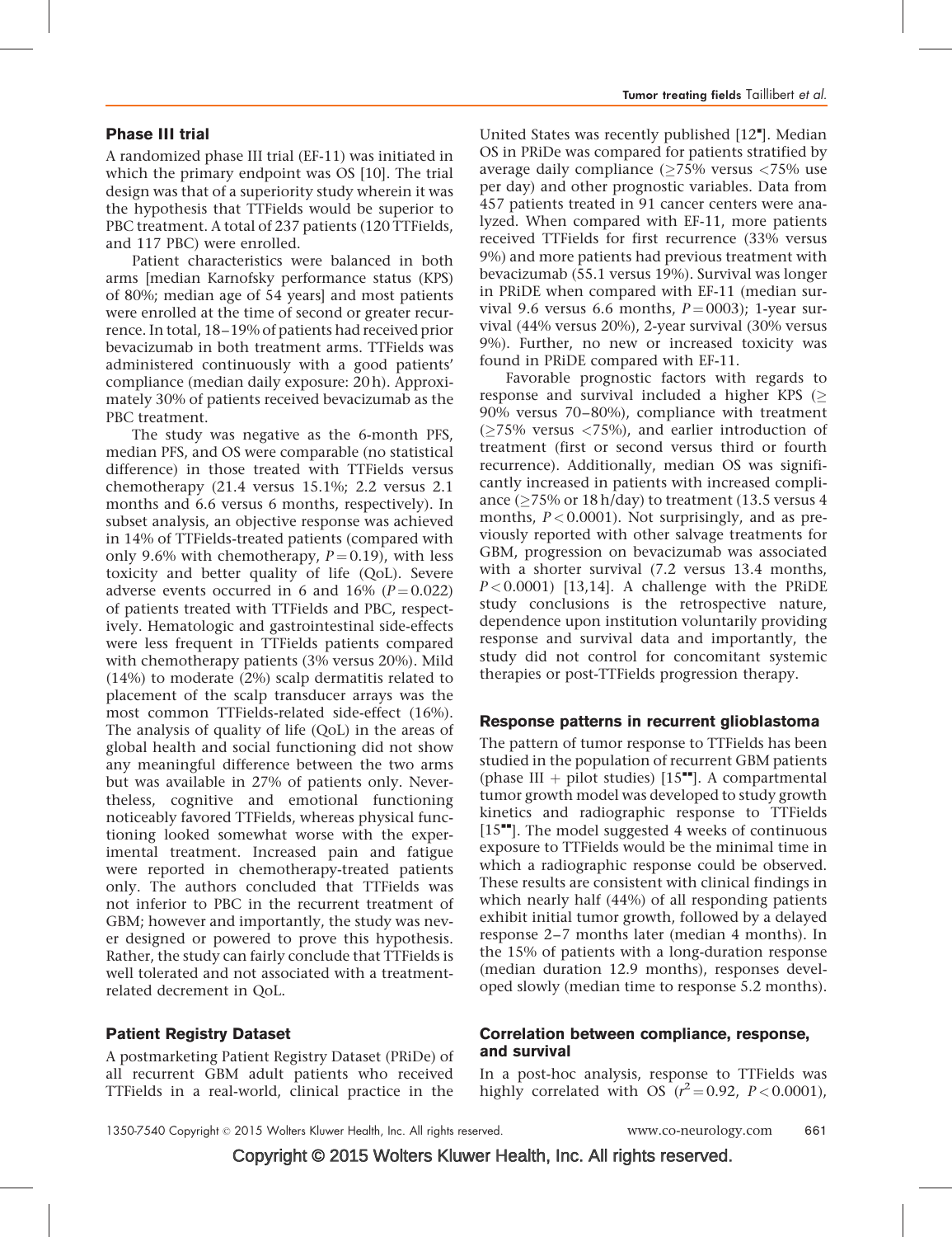wherein responding patients had a median OS of 24.8 months [\[16](#page-5-0)"[\].](#page-5-0) As mentioned above, optimal compliance defined as exposure to TTFields at least 75% of the time or at least 18 h daily use was significantly related to both improved response and survival (7.7 versus 4.5 months;  $P = 0.042$ )  $[15^{\bullet\bullet}, 16^{\bullet}, 17^{\bullet}].$  $[15^{\bullet\bullet}, 16^{\bullet}, 17^{\bullet}].$  $[15^{\bullet\bullet}, 16^{\bullet}, 17^{\bullet}].$  $[15^{\bullet\bullet}, 16^{\bullet}, 17^{\bullet}].$ 

#### TTFIELDS IN NEWLY DIAGNOSED GLIOBLASTOMA

## Pilot study

A single-arm, pilot study combining TTFields with adjuvant TMZ in 10 patients with newly diagnosed GBM was performed [\[4\].](#page-5-0) Median OS and PFS were determined and compared with a matched group of concurrent-treated patients  $(n = 32)$  who received TMZ alone as well as to a matched historical dataset. A median OS of greater than 39 months was reported compared with 14.7 months for matched non-TTFields-treated patients. The median PFS was 155 versus 31 weeks for TTFields versus controls. No device-related serious adverse events were noted. The most common device-related side-effect was dermatitis, which occurs most frequently during the second month of treatment, and was successfully managed with topical corticosteroids and electrode relocation. As expected, no added systemic toxicity was reported. These results likely reflect a highly select population as is common in most pilot studies but do emphasize the preclinical data discussed above suggesting the potential role of TTFields as a sensitizer of TMZ [\[4\]](#page-5-0).

## Phase III trial

An international randomized (2:1) nonblinded phase III trial (EF-14) was initiated comparing SOC with SOC plus TTFields in newly diagnosed GBM. Preliminary results of the prespecified interim analysis and of the full data set were recently presented  $[18"$  $[18"$ [,19](#page-5-0)"[\].](#page-5-0) Patients received adjuvant treatment with TTFields and TMZ or TMZ alone after completion of standard TMZ-based chemoradiation (CRT). To be eligible, patients must be 18 years old or older, have a histologically proven supratentorial GBM, completed CRT without clinical or radiographic disease progression, and were on stable or decreased doses of corticosteroids. Enrollment was permitted in the period between 4 and 7 weeks after CRT completion. The planned interim analysis of the intent to treat (ITT) population assessed the first 315 enrolled patients with a minimum follow-up of 18 months. PFS was the

primary endpoint and OS was a secondary endpoint to be assessed only if the primary endpoint was met. Early results of the entire 700 patients with amedian follow-up of 12 months were also recently reported and were an unplanned but FDA-mandated confirmatory analysis  $[19$ <sup> $\textdegree$ </sup>[\]](#page-5-0).

In both interim and confirmatory analyses, patient baseline characteristics were well balanced regarding age, KPS, and MGMT status (Table 1). A blinded review panel assessed the objective trial endpoints including PFS and OS independently. Results in the ITT population (full data set) showed a significantly improved PFS in TTFields-treated patients compared with those assigned to TMZ only (7.1 versus 4.2 months, hazard ratio 0.69,  $P = 0.001$ ). Overall survival in the ITT population was also improved (19.4 versus 16.6 months, hazard ratio 0.75,  $P = 0.02$ ). The median interval time from diagnosis to randomization was 3.8 months in both arms. The median OS from diagnosis was 23 versus 20.1 months, with a 2-year survival rate of 43% versus 29% months, in the TTFields and control arm, respectively. The median PFS and OS from time to diagnosis (8.2 and 20.1 months, respectively) reported in the control arm are comparable to other phase III GBM studies [\[20–23\].](#page-5-0) Preliminary results of the full dataset were consistent with the results of the interim analysis (Table 1). Further follow-up of patients will provide a better indication whether preliminary data are confirmed with respect to trial endpoints. For a clearer understanding of survival data, it would be important to know the rate of cross-over to TTFields and, whether both arms are balanced regarding treatment at relapse, particularly for use of bevacizumab. Whether the monitoring of patients assigned to TTFields influenced OS by way of early introduction of palliative care is an unknown confounder although admittedly should not have influenced the PFS results. As expected, TTFields was not associated with any systemic toxicity and the safety profile was similar in both arms of the trial, except for scalp irritation that was significantly more frequent in the TTFields arm (2% CTC Grade 3 or higher). In the interim analysis, Grade 1–2 neuropsychiatric disorders were reported more frequently in the TTFields arm (33% versus 15%). These adverse events mainly consisted of anxiety, confusion, and insomnia. There was no difference regarding Grade 3–4 neuropsychiatric adverse events (4% versus 3%) between treatment arms  $[18$ <sup> $\text{m}$ </sup>[\].](#page-5-0)

Issues of cost (approximately \$23 000/month in the United States) and coverage by third-party payers are an issue yet to be addressed regarding use of TTFields.

Copyright © 2015 Wolters Kluwer Health, Inc. All rights reserved.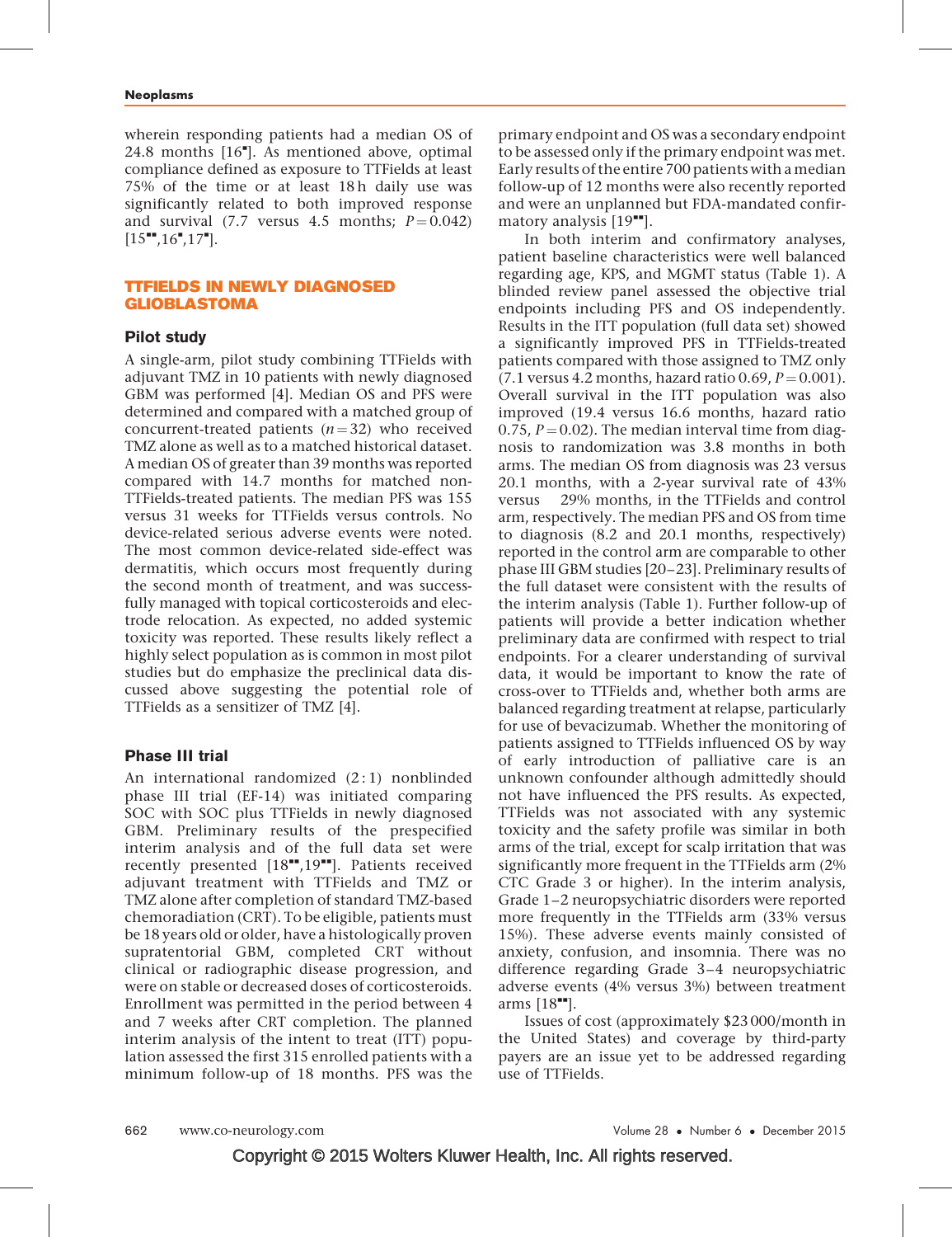| <b>TODIC 1.</b> LET 14. Comparative results of the internit and the committatory analyses |                                                                 |                   |                                                                   |                   |  |  |  |  |  |  |  |
|-------------------------------------------------------------------------------------------|-----------------------------------------------------------------|-------------------|-------------------------------------------------------------------|-------------------|--|--|--|--|--|--|--|
|                                                                                           | Interim analysis $[18^{11}] n = 315$ ,<br>median f-up $= 18$ mo |                   | Confirmatory analysis [19""]<br>$n = 700$ , median f-up $= 12$ mo |                   |  |  |  |  |  |  |  |
|                                                                                           | $TTF + TMZ$                                                     | <b>TMZ</b> alone  | $TTF + TMZ$                                                       | <b>TMZ</b> alone  |  |  |  |  |  |  |  |
| n                                                                                         | 210                                                             | 105               | 466                                                               | 229               |  |  |  |  |  |  |  |
| Age, median (range)                                                                       | $57(20-83)$                                                     | $58(21-80)$       | 56 (19 - 83)                                                      | 57 (19-80)        |  |  |  |  |  |  |  |
| KPS (%), median (range)                                                                   | $90(60 - 100)$                                                  | 90 (70-100)       | 90 (60-100)                                                       | 90 (70-100)       |  |  |  |  |  |  |  |
| Extent of resection                                                                       |                                                                 | 100%              | 100%                                                              |                   |  |  |  |  |  |  |  |
| Biopsy only                                                                               | 11%                                                             | 10%               | 13%                                                               | 13%               |  |  |  |  |  |  |  |
| Partial/gross total resection                                                             | 26%/63%                                                         | 26%/64%           | 33%/54%                                                           | 33%/54%           |  |  |  |  |  |  |  |
| MGMT status assessable                                                                    | 60%                                                             | 61%               | 77%                                                               | 75%               |  |  |  |  |  |  |  |
| Methylated/unmethylated invalid                                                           | 39%/61%                                                         | 41%/59%           | 35%/52%                                                           | 39%/51%           |  |  |  |  |  |  |  |
|                                                                                           | <b>NA</b>                                                       | <b>NA</b>         | 13%                                                               | 11%               |  |  |  |  |  |  |  |
| Median time dg - randomization                                                            | 3.8 <sub>mo</sub>                                               | 3.8 <sub>mo</sub> | 3.8 mo                                                            | 3.8 <sub>mo</sub> |  |  |  |  |  |  |  |
| PFS - first endpoint - ITT population                                                     |                                                                 |                   |                                                                   |                   |  |  |  |  |  |  |  |
| Median from randomization                                                                 | $7.1 \text{ mo}$                                                | 4.0 mo            | $7.1 \text{ mo}$                                                  | $4.2 \text{ mo}$  |  |  |  |  |  |  |  |
| 95% CI                                                                                    | $5.9 - 8.2$                                                     | $3 - 4.3$         | $6 - 8.1$                                                         | $3.9 - 5.5$       |  |  |  |  |  |  |  |
| Median from dg                                                                            | 10.9 mo                                                         | 7.9 mo            | $11$ mo                                                           | 8.2 mo            |  |  |  |  |  |  |  |
| Log rank                                                                                  |                                                                 | $P = 0.0014$      | $P = 0.001$                                                       |                   |  |  |  |  |  |  |  |
| Hazard ratio                                                                              |                                                                 | 0.63              | 0.69                                                              |                   |  |  |  |  |  |  |  |
| OS - second endpoint - ITT population                                                     |                                                                 |                   |                                                                   |                   |  |  |  |  |  |  |  |
| Median from randomization                                                                 | 19.6 mo                                                         | 16.6 mo           | 19.4 mo                                                           | 16.6 mo           |  |  |  |  |  |  |  |
| 95% CI                                                                                    | $16.5 - 24.1$                                                   | $13.5 - 19.1$     | $16.5 - 23.8$                                                     | $13.7 - 18.5$     |  |  |  |  |  |  |  |
| Median from dg                                                                            | 22.6 mo                                                         | 19.6 mo           | $23$ mo                                                           | 20.1 mo           |  |  |  |  |  |  |  |
| Log rank                                                                                  | $P = 0.034$                                                     |                   | $P = 0.0222$                                                      |                   |  |  |  |  |  |  |  |
| Hazard ratio                                                                              | 0.75                                                            |                   | 0.75                                                              |                   |  |  |  |  |  |  |  |
| 2-year survival                                                                           | 43%                                                             | 29%               | 43%                                                               | 29%               |  |  |  |  |  |  |  |
| 95% CI                                                                                    | $36 - 50$                                                       | $21 - 39$         | $36 - 50$                                                         | $21 - 39$         |  |  |  |  |  |  |  |

|  |  | Table 1. EF-14: comparative results of the interim and the confirmatory analyses |  |  |  |  |  |  |  |  |
|--|--|----------------------------------------------------------------------------------|--|--|--|--|--|--|--|--|
|--|--|----------------------------------------------------------------------------------|--|--|--|--|--|--|--|--|

CI, confidence interval; dg, diagnosis; f-up, follow-up; ITT, intent to treat; mo, months; NA, not available; OS, overall survival; PFS, progression-free survival; TMZ, temozolomide; TTF, tumor treating fields.

#### MANAGEMENT OF LOCAL AND DERMATOLOGIC SIDE-EFFECTS

Management of dermatologic side-effects affecting the scalp is important as this may influence patients' compliance to treatment. Treatment relies on published preventive and symptomatic recommen-dations [\[24](#page-5-0)"[\]](#page-5-0). Dermatitis is the most common side-effect of TTFields and may be contact or allergic in etiology. Prevention consists of patient and caregiver education, proper scalp preparation, infection prevention, avoidance of scar and craniotomy hardware, and array relocation. Treatment is mostly based on the judicious use of topical corticosteroids and electrodes relocation [\[24](#page-5-0)"[\]](#page-5-0).

## **CONCLUSION**

TTFields delivers low amplitude intermediate frequency electric fields that disrupt and interfere with cell division. The upfront GBM trial EF-14 compared SOC with or without TTFields and concluded, based on an interim and confirmatory analysis, the experimental arm was superior both with respect to PFS and OS. Whether these data are sufficiently compelling to change current clinic practice is uncertain and awaits further analysis with longer follow-up.

## Acknowledgements

None.

#### Financial support and sponsorship None.

## Conflicts of interest

The first author was a principal investigator in France and on site (Pitie-Salpetriere Hospital, France) for the two phase III trials, EF-11 and EF-14. There are no conflicts of interest.

1350-7540 Copyright © 2015 Wolters Kluwer Health, Inc. All rights reserved. www.co-neurology.com 663